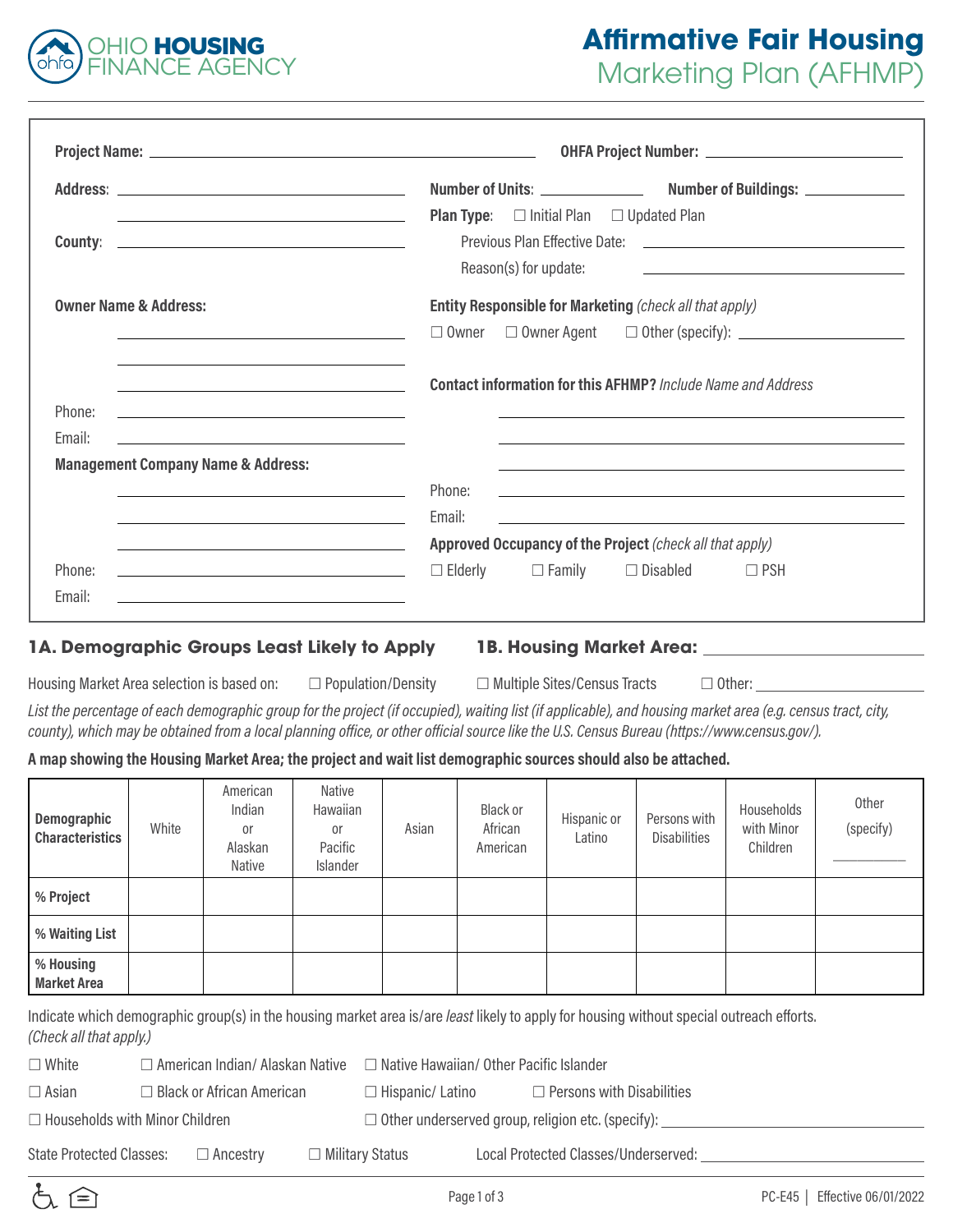

#### **2A. Brochures, Signs and HUD's Fair Housing Poster**

| The Fair Housing Poster must be prominently displayed in all offices in which sales or rental activity takes place.                                                         |                                                                                                                                                                                                                                |
|-----------------------------------------------------------------------------------------------------------------------------------------------------------------------------|--------------------------------------------------------------------------------------------------------------------------------------------------------------------------------------------------------------------------------|
|                                                                                                                                                                             |                                                                                                                                                                                                                                |
| AFHMP is available for public inspection at the sales or rental office.                                                                                                     | Location(s): the contract of the contract of the contract of the contract of the contract of the contract of the contract of the contract of the contract of the contract of the contract of the contract of the contract of t |
| Project Site Signs, if any, must display the HUD approved Equal Housing Opportunity (EHO) logo, slogan, or statement (24 CFR 200.620(f)). Submit photo of<br>project signs. |                                                                                                                                                                                                                                |
| Will printed materials and advertising include: Equal Housing Opportunity logo or slogan?                                                                                   | $\Box$ Yes $\Box$ No                                                                                                                                                                                                           |
| Use of alternative format (e.g. Braille, large print, etc.)?                                                                                                                | $\Box$ Yes $\Box$ No If yes, list in 2c                                                                                                                                                                                        |
| Use of multiple languages?                                                                                                                                                  | $\Box$ Yes $\Box$ No If yes, list in 2b or c as applicable                                                                                                                                                                     |
| 2B. Community Contacts for Marketing and Outreach                                                                                                                           |                                                                                                                                                                                                                                |

For each targeted population least likely to apply, identify at least one community contact organization you will use to facilitate outreach to the particular group. In addition to the organization name, state the name(s) of contact persons, addresses, telephone numbers, emails, and titles. This may include a social service agency, religious body, advocacy group, community center, etc. **Attach correspondences to organizations.**

| <b>Target Population(s)</b><br>(least likely to apply) | <b>Community Contact(s) Information</b><br>May be applicable to multiple populations | <b>Explanation of how organization works</b><br>with population(s) identified |
|--------------------------------------------------------|--------------------------------------------------------------------------------------|-------------------------------------------------------------------------------|
|                                                        |                                                                                      |                                                                               |
|                                                        |                                                                                      |                                                                               |
|                                                        |                                                                                      |                                                                               |
|                                                        |                                                                                      |                                                                               |
|                                                        |                                                                                      |                                                                               |

#### **2C. Methods of Advertising**

For each targeted population, *include the Name of Media Organization, Size and Duration of Advertising, and the Type of Media*. Examples of media: newspaper, radio, billboards, website, etc. If pertinent, include any language(s) in which the material will be provided or identify any alternative format(s) to be used (e.g. Braille, large print, etc.). **Attach copies of the advertising or marketing materials.**

| <b>Target Population(s)</b><br>(least likely to apply) | <b>Name of Media Organization</b> | <b>Size/Duration</b> | <b>Type of Media</b> |
|--------------------------------------------------------|-----------------------------------|----------------------|----------------------|
|                                                        |                                   |                      |                      |
|                                                        |                                   |                      |                      |
|                                                        |                                   |                      |                      |
|                                                        |                                   |                      |                      |
|                                                        |                                   |                      |                      |

## **2D. Evaluation of Marketing Activities**

Explain the evaluation process used to determine whether your marketing activities have been successful in attracting individuals least likely to apply, frequency of evaluation, and how you will make decisions about future marketing.